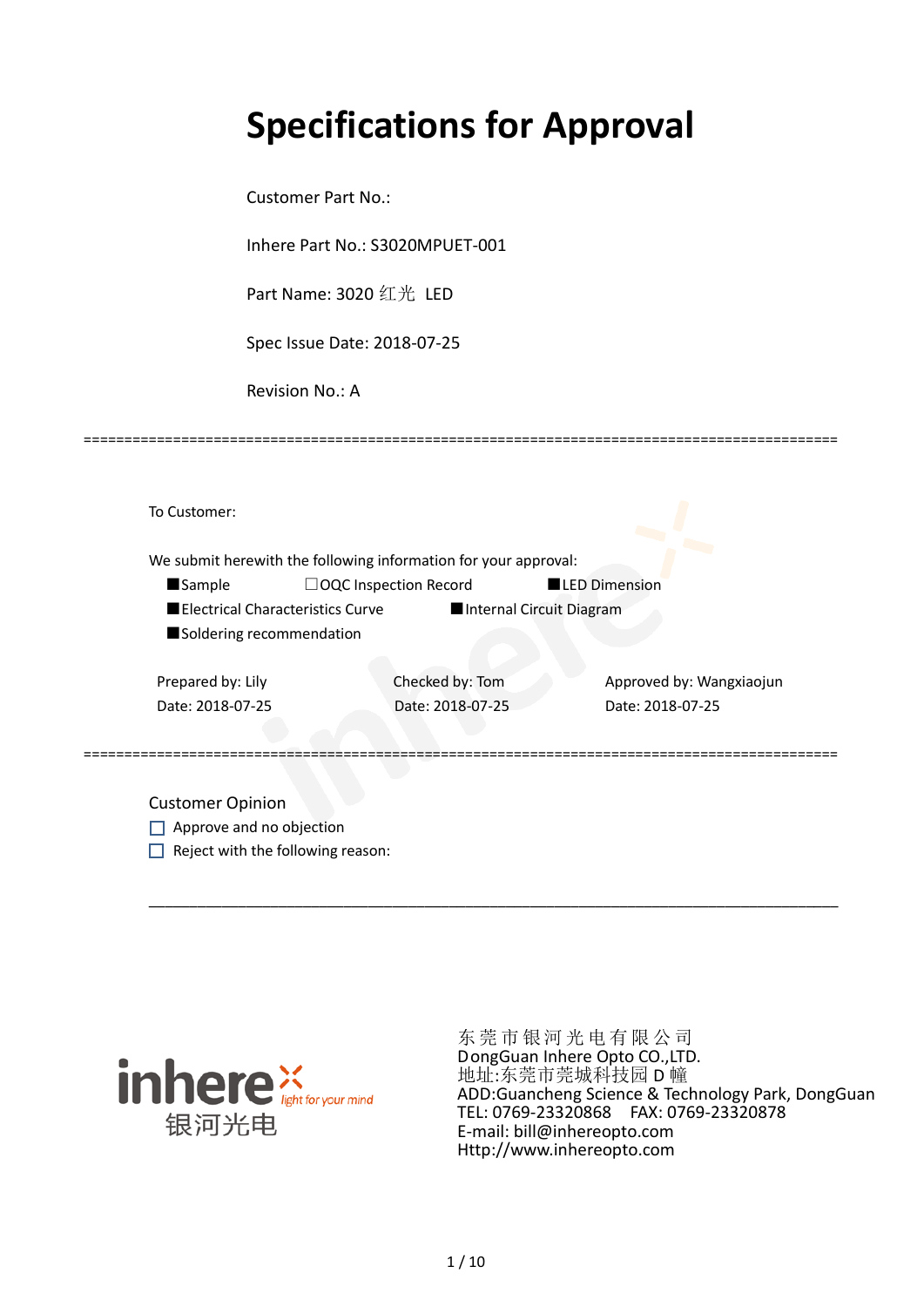#### **Features**

3.0mmⅹ2.0mm LED, 1.3mm thickness

Low power consumption

Wide view angle

Package: 3000pcs/reel

RoHS Compliant

#### **Applications**

Ideal for back light and indicator

Various colors and lens types available

# **Package outlines Recommend Pad Layout**



| Part No.<br><b>Emitted color</b> |     | Dice    | Lens color               |
|----------------------------------|-----|---------|--------------------------|
| S3020MPUET-001                   | Red | AlGaInP | <b>Water Transparent</b> |

Notes:

All dimensions are in millimeters (inches);

Tolerances are ±0.1mm (0.004inch) unless otherwise noted.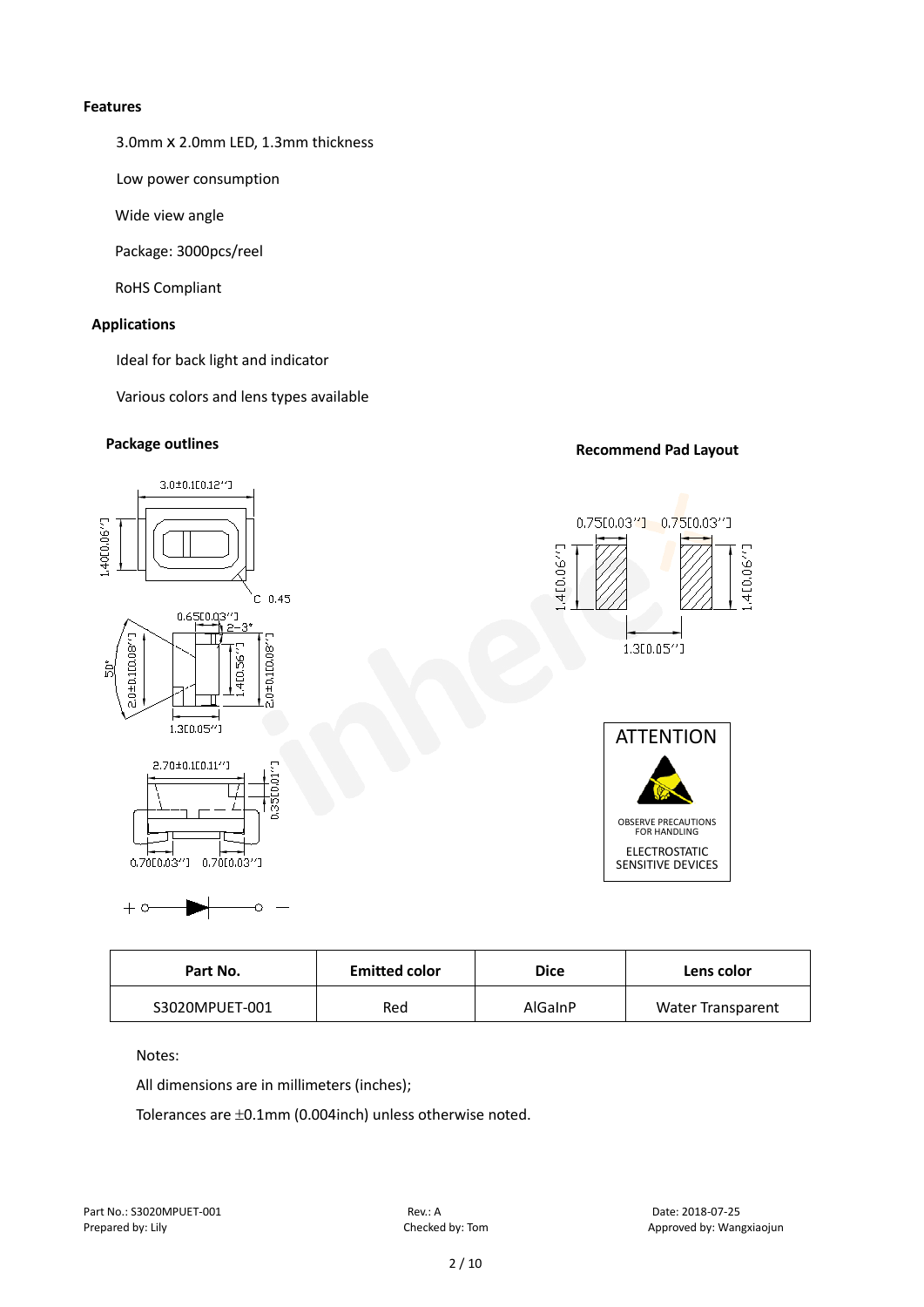# **Absolute Maximum Ratings (Ta=25**℃)

| Parameter                              | Symbol      | Value      | Unit         |
|----------------------------------------|-------------|------------|--------------|
| Forward current                        | If          | 30         | mA           |
| Reverse voltage                        | Vr          | 5          | V            |
| Power dissipation                      | Pd          | 72         | mW           |
| Operating temperature                  | Top         | $-40$ ~+80 | $^{\circ}$ C |
| Storage temperature                    | <b>Tstg</b> | $-40$ ~+85 | $^{\circ}$ C |
| Peak pulsing current (1/8 duty f=1kHz) | Ifp         | 125        | mA           |

# **Electro-Optical Characteristics (Ta=25**℃)

|                             | <b>Test</b>      |                  | Value |            |            |        |
|-----------------------------|------------------|------------------|-------|------------|------------|--------|
| Parameter                   | <b>Condition</b> | Symbol           | Min   | <b>Typ</b> | <b>Max</b> | Unit   |
| Wavelength at peak emission | $If=20mA$        | $\lambda p$      | --    | 630        |            | nm     |
| Spectral half bandwidth     | $If=20mA$        | $\Delta \lambda$ | --    | 20         | --         | nm     |
| Dominant wavelength         | $If=20mA$        | $\lambda$ d      | 620   | --         | 630        | nm     |
| Forward voltage             | $If=20mA$        | Vf               | 1.8   | --         | 2.4        | $\vee$ |
| Luminous intensity          | $If=20mA$        | Iv               | 250   | 300        |            | mcd    |
| Viewing angle at 50% lv     | $If=20mA$        | $2\theta$ 1/2    | $-$   | 120        | $-$        | Deg    |
| Reverse current             | $Vr = 5V$        | Ir               | --    | --         | 10         | μA     |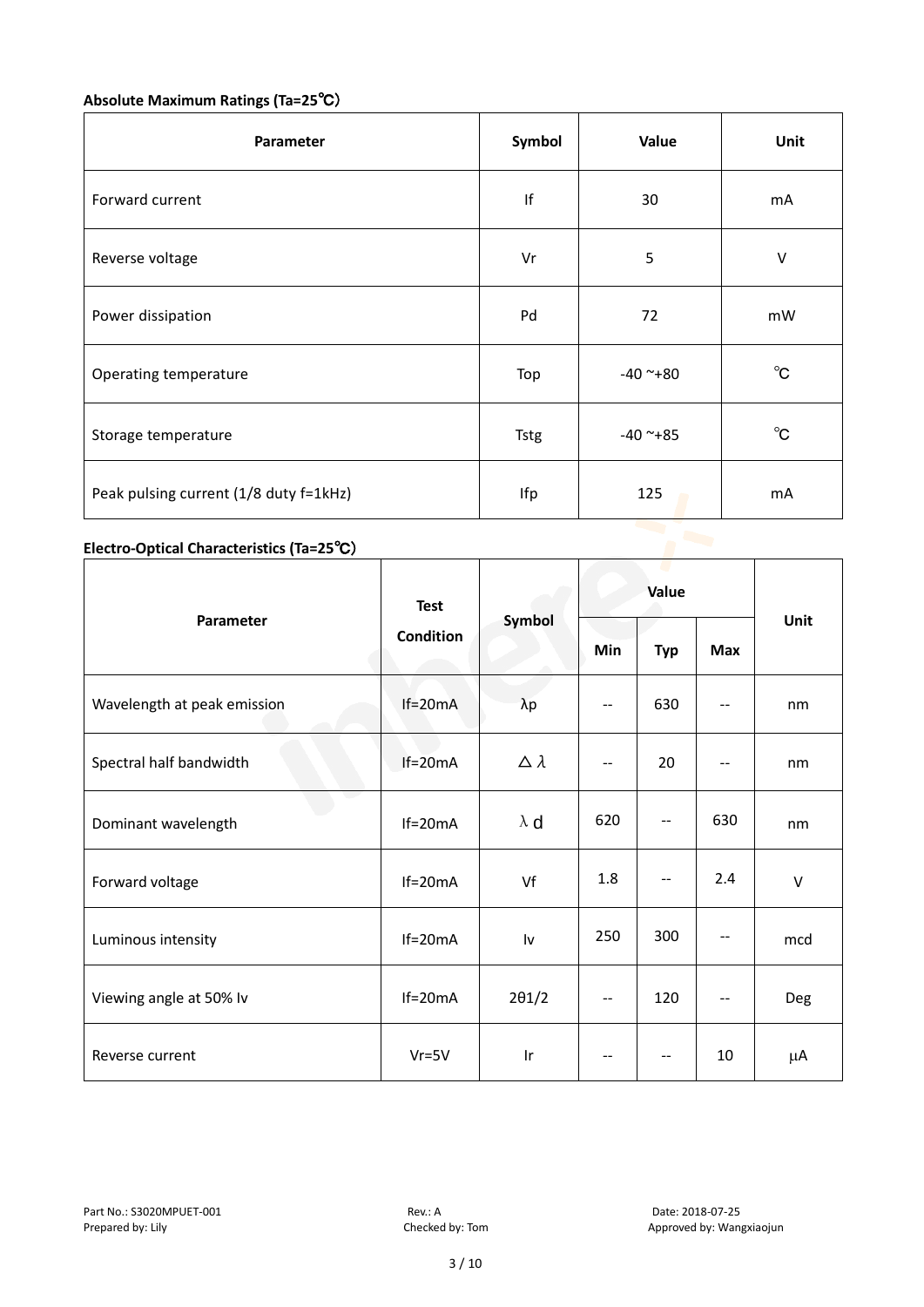#### **Optical characteristic curves**

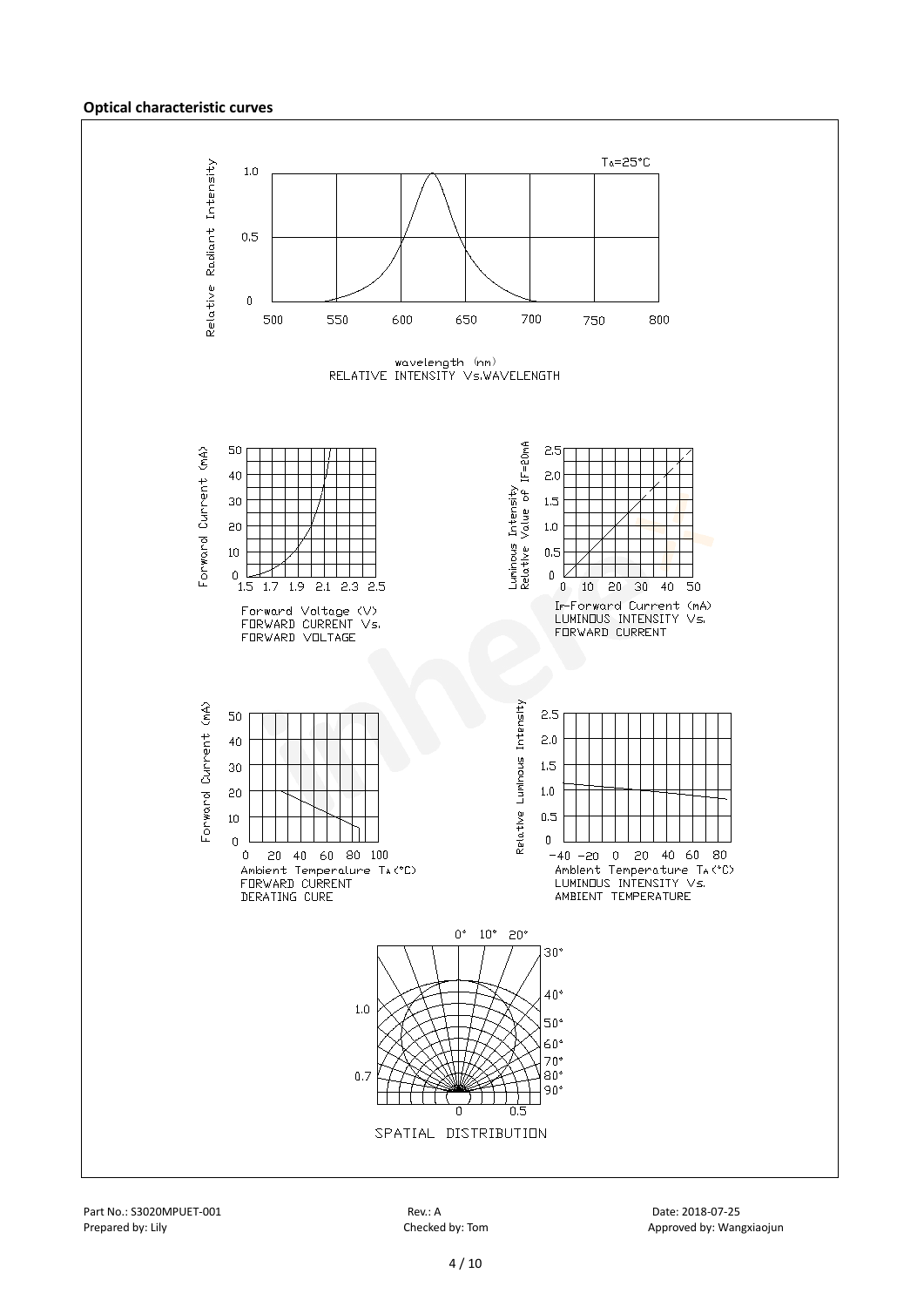#### **Reflow Profile**

Reflow Temp/Time



#### Notes:

- 1. We recommend the reflow temperature 245℃ (±5℃). The maximum soldering temperature should be limited to 260℃.
- 2. Don't cause stress to the epoxy resin while it is exposed to high temperature.
- 3. Number of reflow process shall be 2 times or less.

#### ■Soldering iron

Basic spec is  $\leq$  5sec when 320°C (±20°C). If temperature is higher, time should be shorter (+10°C $\rightarrow$ -1sec). Power dissipation of iron should be smaller than 20W, and temperatures should be controllable .Surface temperature of the device should be under 350℃.

#### **Rework**

- 1. Customer must finish rework within 5 sec under 340℃.
- 2. The head of iron cannot touch copper foil
- 3. Twin-head type is preferred.



Avoid rubbing or scraping the resin by any object, during high temperature, for example reflow solder etc.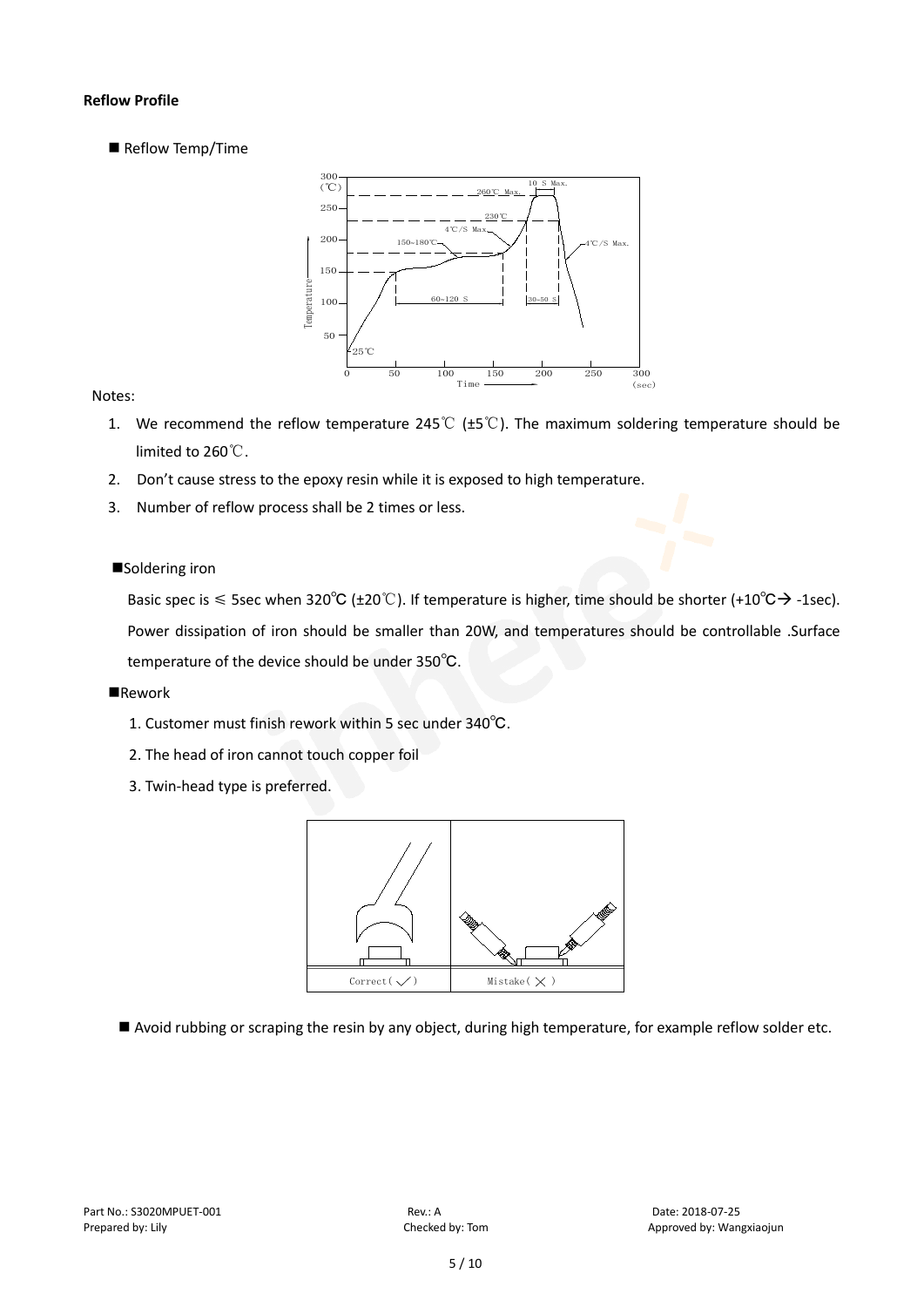#### T**est circuit and handling precautions**

Test circuit



■ Handling precautions

#### 1. Over-current-proof

Customer must apply resistors for protection; otherwise slight voltage shift will cause big current change

(Burn out will happen).

#### 2. Storage

2.1 It is recommended to store the products in the following conditions:

Humidity: 60% R.H. Max.

Temperature: 5℃~30℃

- 2.2 Shelf life in sealed bag: 12 month at <5℃~30°C and <30% R.H. after the package is opened, the products should be used within 24hrs or they should be keeping to stored at≦20 R.H. with zip-lock sealed.
- 3. Baking

It is recommended to baking before soldering. The Conditions is: 60±5℃/24hrs.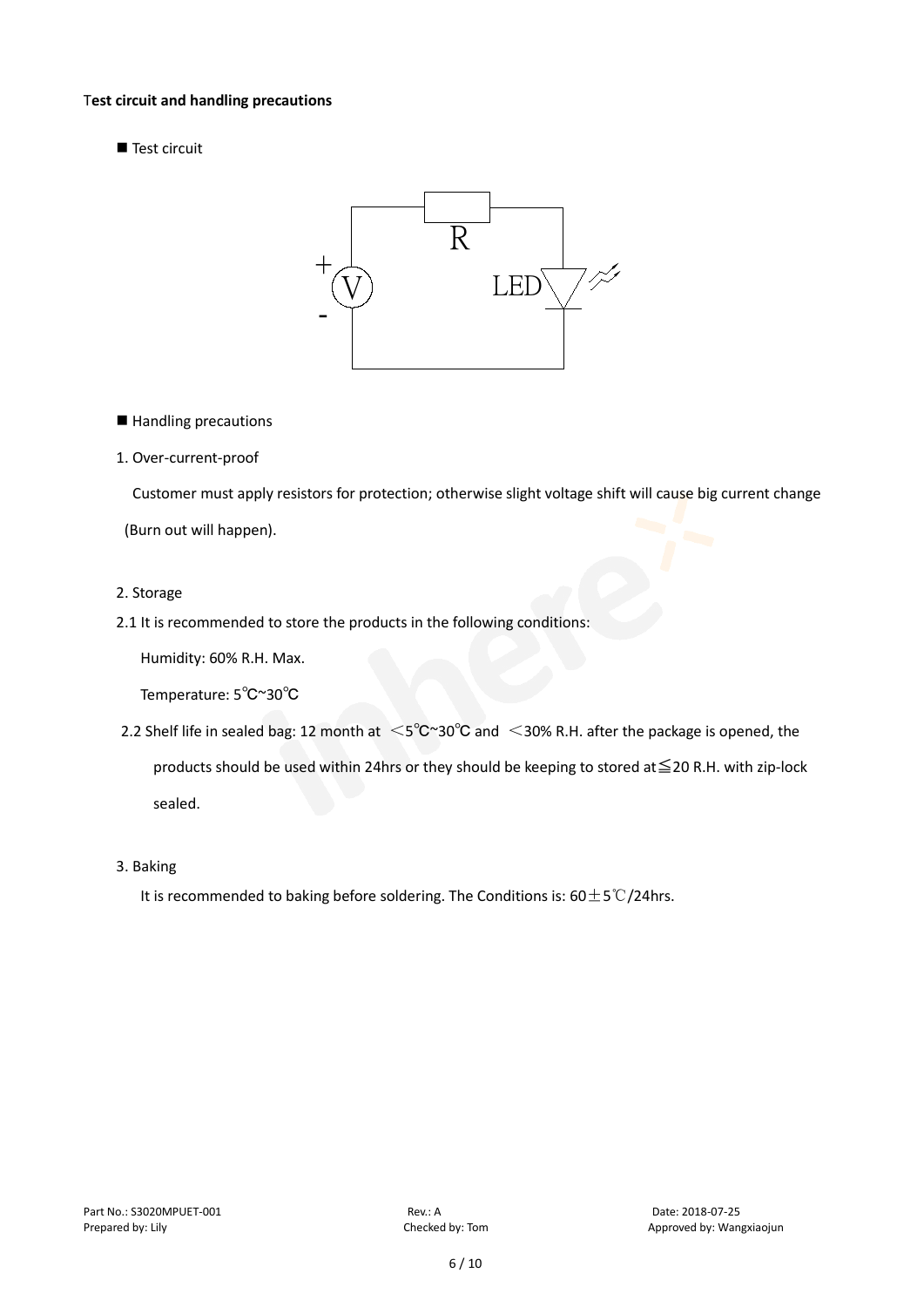### **Test Items and Results of Reliability**

| <b>Test Item</b>                                  | <b>Test Conditions</b>                                                         | <b>Standard</b><br><b>Test Method</b> | <b>Note</b> | <b>Number of</b><br><b>Test</b> |
|---------------------------------------------------|--------------------------------------------------------------------------------|---------------------------------------|-------------|---------------------------------|
| <b>Reflow Soldering</b>                           | Ta=260±5 °C, Time=10±2S                                                        | JB/T 10845-2008                       | 3times      | 0/22                            |
| Salt Atmosphere                                   | Ta=35±3°C, PH=6.5 $\sim$ 7.2                                                   | GB/T 2423.17-2008                     | 24hrs       | 0/22                            |
| Temperature Cycling                               | -40 $\pm$ 5 $\degree$ C<br>30±1min<br>个→(25℃/5±1min)↓<br>100±5°C<br>$30±1$ min | GB/T 2423.22-2012                     | 100cycles   | 0/22                            |
| <b>Thermal Shock</b>                              | Ta=-40±5 $^\circ\text{C}$ $\sim$ 100±5 $^\circ\text{C}$ ,<br>15±1min dwell     | GB/T 2423.22-2012                     | 100cycles   | 0/22                            |
| High Humidity High Temp.<br>Cycling               | Ta=30±5 °C $\sim$ 65±5 °C,<br>90±5%RH,24hrs/1cycle                             | GB/T 2423.4-2008                      | 10cycles    | 0/22                            |
| High Humidity High Temp.<br>Storage Life          | Ta=85±5 °C, $\psi$ (%)=85±5%RH                                                 | GB/T 2423.3-2006                      | 1000hrs     | 0/22                            |
| High Temperature<br>Storage Life                  | Ta=100±5°C, non-operating                                                      | GB/T 2423.2-2008                      | 1000hrs     | 0/22                            |
| Low Temperature<br>Storage Life                   | Ta=-40±5 $°C$ , non-operating                                                  |                                       | 1000hrs     | 0/22                            |
| Life Test                                         | Ta=26±5℃,@20mA,<br>$\psi$ (%)=25%RH~55%RH                                      |                                       | 1000hrs     | 0/22                            |
| High Humidity High Temp.<br><b>Operating Life</b> | Ta=85±5℃,@20mA,<br>$\psi$ (%)=85%RH                                            | GB/T 2423.3-2006                      | 500hrs      | 0/22                            |
| Low Temperature<br><b>Operating Life</b>          | Ta=-20±5℃,@20mA                                                                | GB/T 2423.1-2008                      | 1000hrs     | 0/22                            |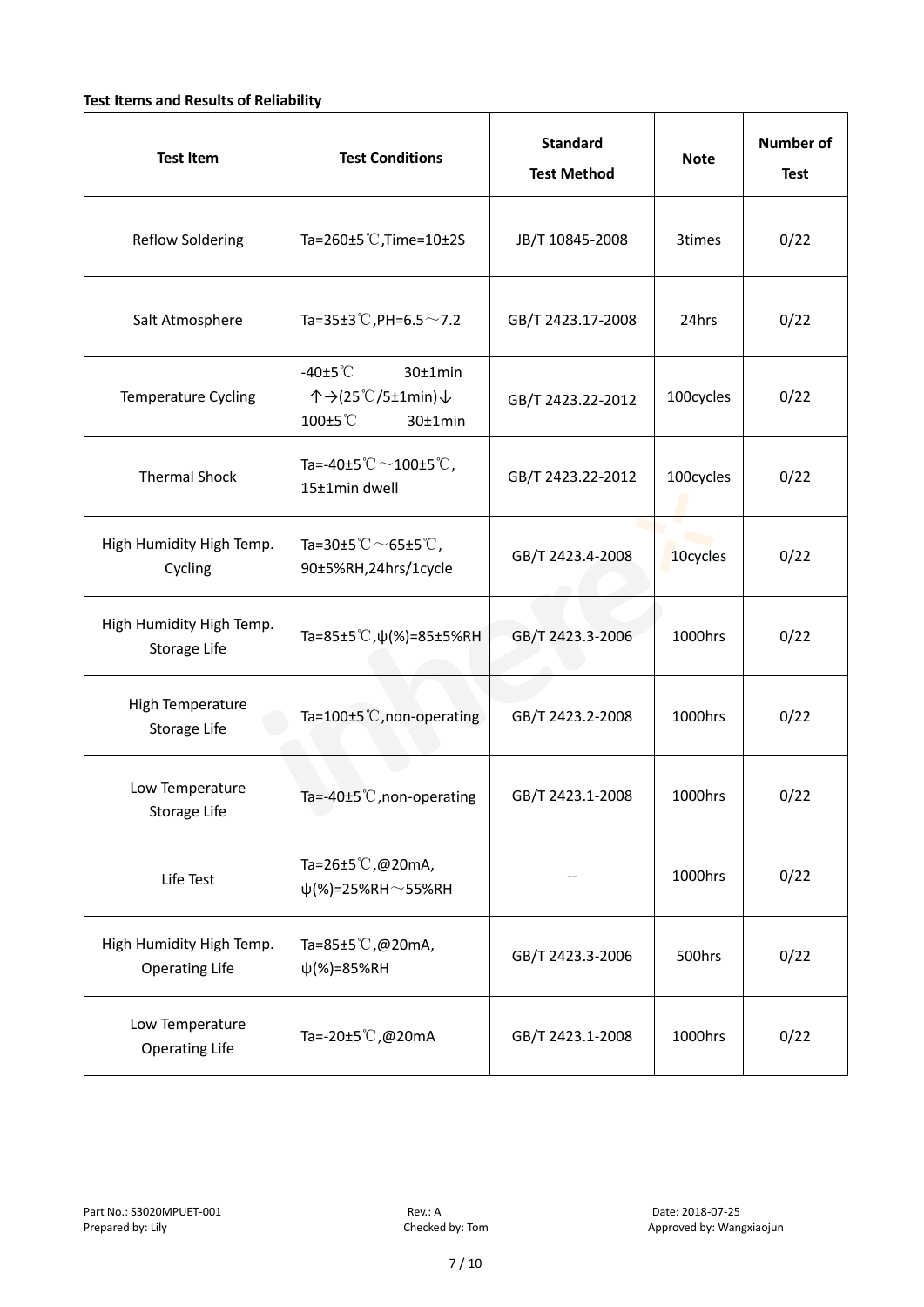#### **Forward Voltage Rank Combination (IF=20mA)**

| Rank                    | Min.    | Max. | Unit |
|-------------------------|---------|------|------|
| 7                       | $1.8\,$ | 1.9  |      |
| 8                       | 1.9     | 2.0  |      |
| 9                       | $2.0\,$ | 2.1  |      |
| $\overline{\mathsf{A}}$ | 2.1     | 2.2  | V    |
| B                       | 2.2     | 2.3  |      |
| ┌                       | 2.3     | 2.4  |      |

### **Luminous Intensity Rank Combination (IF=20mA)**

| Rank                                            | Min. | Max. | Unit |
|-------------------------------------------------|------|------|------|
| N                                               | 250  | 320  |      |
| O                                               | 320  | 400  |      |
| P                                               | 400  | 500  | mcd  |
| Q                                               | 500  |      |      |
| Dominant Wavelength Ranks combination (IF=20mA) |      |      |      |

# **Dominant Wavelength Ranks combination (IF=20mA)**

| Rank      | Min. | Max. | Unit |
|-----------|------|------|------|
| Ra        | 620  | 622  |      |
| <b>Rb</b> | 622  | 624  |      |
| Rc        | 624  | 626  | nm   |
| Rd        | 626  | 628  |      |
| Re        | 628  | 630  |      |

### **Group Name on Label (Example DATA: 9 N Rb 20)**

| <b>DATA: 9 N Rb 20</b> | Vf(V)            | Iv (mcd)         | λd (nm)          | <b>Test Condition</b> |
|------------------------|------------------|------------------|------------------|-----------------------|
| 9→N→Rb→20              | $2.0^{\circ}2.1$ | $250^{\circ}320$ | $622^{\circ}624$ | $IF = 20mA$           |

Notes:

- 1. The tolerance of luminous intensity (Iv ) is  $\pm 15\%$ .
- 2. The tolerance of dominant wavelength is ±1nm.
- 3. This specification is preliminary.
- 4. This specification is a standard specification of our factory, can make in accordance with customer's special requirement.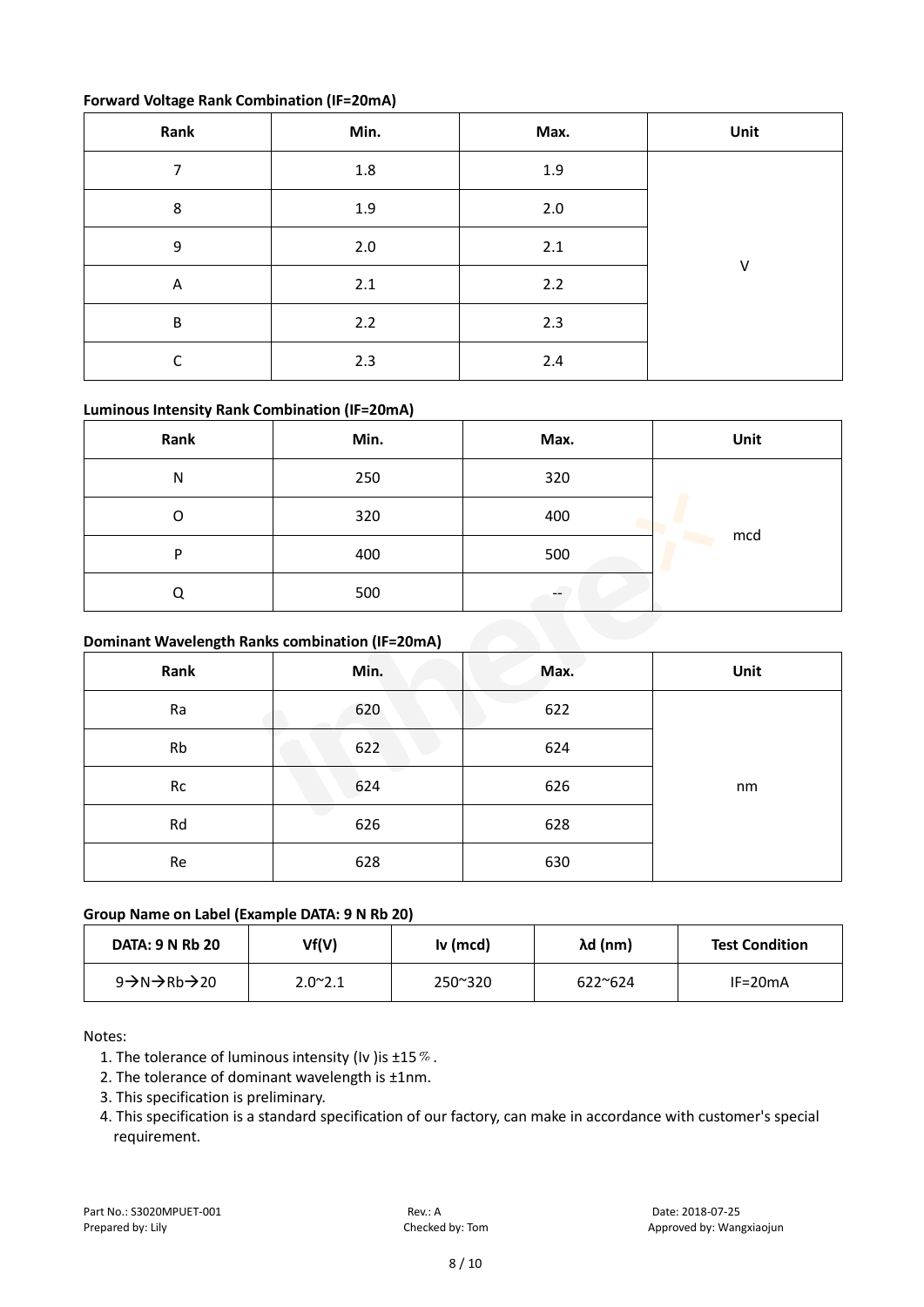#### **3020 Series SMD Chip LED Lamps Packaging Specifications**

- 
- Feeding Direction **Constanting Construction Constanting Operations Construction Constanting Construction Constanting Construction**

 $R$  $R$  $R$ 





**Dimensions of Tape (Unit: mm)**



Notes:

- 1. Empty component pockets are sealed with top cover tape;
- 2. The maximum number of missing lamps is two;
- 3. The cathode is oriented towards the tape sprocket hole in accordance with ANSI/EIA RS-481 specifications.
- 4. 3,000pcs/Reel.